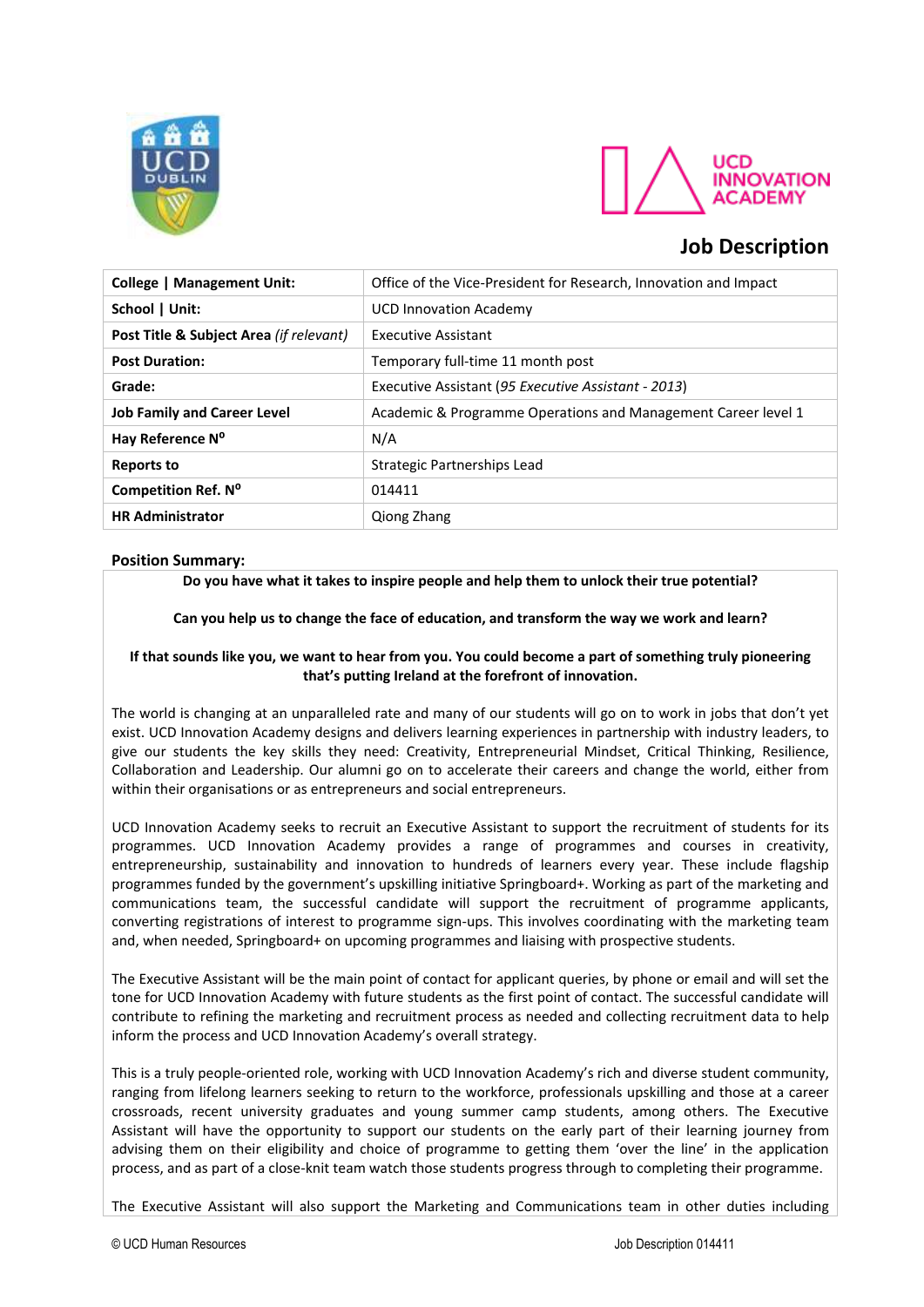events, social media, communications, website, CRM integration and other tasks as assigned.

## **Equality, Diversity and Inclusion:**

UCD is committed to creating an inclusive environment where diversity is celebrated, and everyone is afforded equality of opportunity. To that end the university adheres to a range of equality, diversity and inclusion policies. We encourage applicants to consult those policies her[e https://www.ucd.ie/equality/ .](https://www.ucd.ie/equality/) We welcome applications from everyone, including those who identify with any of the protected characteristics that are set out in our Equality, Diversity and Inclusion policy.

# **95 Executive Assistant (2013) Salary Scale:** €26,204 - €41,505 per annum

Appointment will be made on the above scale and in accordance with the Department of Finance guidelines.

#### **Principal Duties and Responsibilities:**

The principal duties of the post will be to support the recruitment of students to UCD Innovation Academy's programmes. Specifically, the role will involve the following components:

- Working as part of the marketing and communications team in the recruitment of new students; advising prospective applicants on application procedures and also on general entry requirements, rules and regulations, by email, telephone and in person.
- Coordinating with key partners, in particular Springboard+, on upcoming programmes and recruitment.
- Liaising with prospective students on their choice of programme and providing timely and accurate information on eligibility and suitability.
- Understanding UCD Innovation Academy's different programmes, target student cohorts and programme objectives.
- Liaising with the UCD Innovation Academy Teaching and Learning team on recruitment and class makeup.
- Assisting with the preparation of printed publications and the development and presentation of web content; participating in Open Days and other promotional activities
- Processing and reviewing student applications, working closely with the UCD Innovation Academy Operations team.
- Assisting the Strategic Partnerships Lead in the development of new partnerships to support programme recruitment.
- Contributing to refining the student recruitment process as needed and collecting recruitment data to help inform the process and UCD Innovation Academy's overall strategy.
- Supporting communications tasks including content development, website management, events and CRM integration.
- Undertake any other duties as assigned by the Strategic Partnerships Lead

#### **Selection Criteria:**

UCD has a Job Families Framework and this role is part of the **Academic & Programme Operations and Management Career level 1**. Further details on the functional and core competencies outlined in the Job Families Framework are available at<https://www.ucd.ie/hr/promotionsgrading/jobfamilies/>

#### Mandatory:

#### **Experience and Qualifications:**

- 1-2 years' professional or customer services experience, and/or a third level degree
- Proven ability on a variety of digital platforms (Microsoft suite) and / or willingness to learn others (Slack, Hubspot)

#### **Functional Competencies:**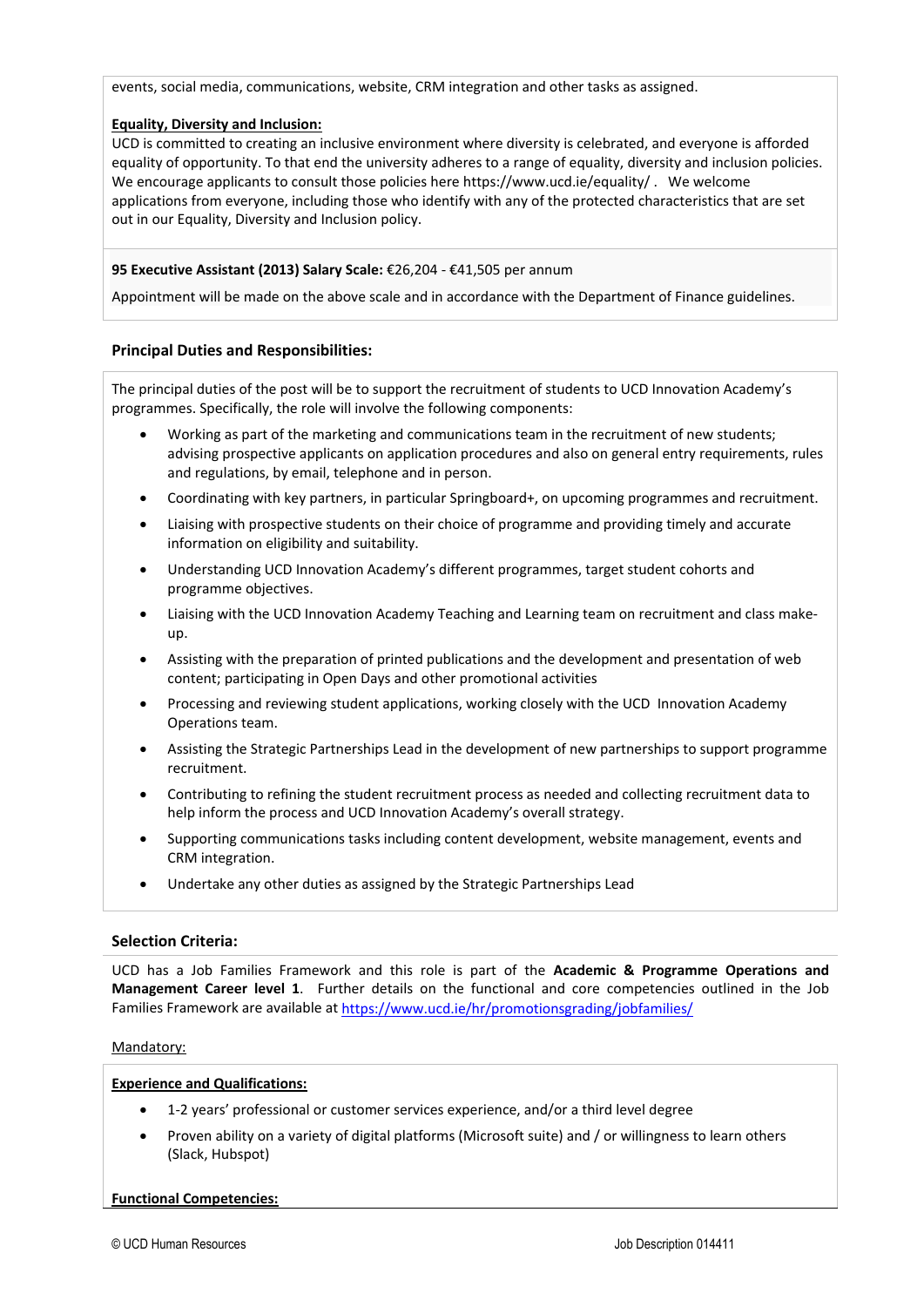- **Business Analysis (Proficiency Level 1)**  Good ability to translate user requirements into solutions, document processes, write reports, and create a continuous improvement culture.
- **Data Management (Proficiency Level 1)** Good ability to develop and demonstrate knowledge of best practice data management and data governance practices
- **Operational Resilience (Proficiency Level 1)**  Good ability to maintain stamina and performance in everyday tasks, act effectively under pressure, and display determination, self-discipline and commitment in the face of a changing environment or setbacks.
- **Support, Guidance and Advice (Proficiency Level 1)**  Good ability to provide support, guidance and advice to students, faculty and staff. This covers the welfare and well-being of students and staff within the institution as well as operational support and advice, in both informal and formal situations.
- **Technical Acumen (Proficiency Level 1)**  Good ability to apply and improve technical knowledge, skills, and judgment to accomplish a result or to accomplish tasks effectively, and to think of ways to apply new developments to improve organisational performance or customer service.

#### **Core Competencies:**

- **Managing Change (Proficiency Level 1) -** Good ability to take a positive approach to tackling work and embrace change.
- **Building Relationships (Proficiency Level 1) –** Good ability to build effective working relationships within own area and more broadly.
- **Organisational Awareness (Proficiency Level 1)** Good ability to develop and demonstrate an understanding of UCD in its entirety, including governance structures and regulations.
- **Planning & Organisation (Proficiency Level 2)** Strong ability to plan and organise own work effectively.
- **Communicating Effectively (Proficiency Level 2)**  Strong communication skills, engages in written and oral communication that is clear, unambiguous, transparent, and consistent with UCD's Values
- **Taking Initiative (Proficiency Level 2) -** Strong ability to make suggestions for improvements in own work area.
- **Service Focus & Innovation (Proficiency Level 2) –** Strong ability to understand and anticipate customer needs.
- **Equality Diversity and Inclusion:** Candidates must demonstrate how they can positively contribute to fostering an inclusive environment and a level of awareness of equality, diversity and inclusion.

#### Desirable:

- Experience of working directly with students
- Prior programme administration experience
- Knowledge of UCD Innovation Academy and / or university structures and academic processes
- Knowledge of CRM systems

#### **Further Information for Candidates:**

#### **Equality, Diversity and Inclusion:**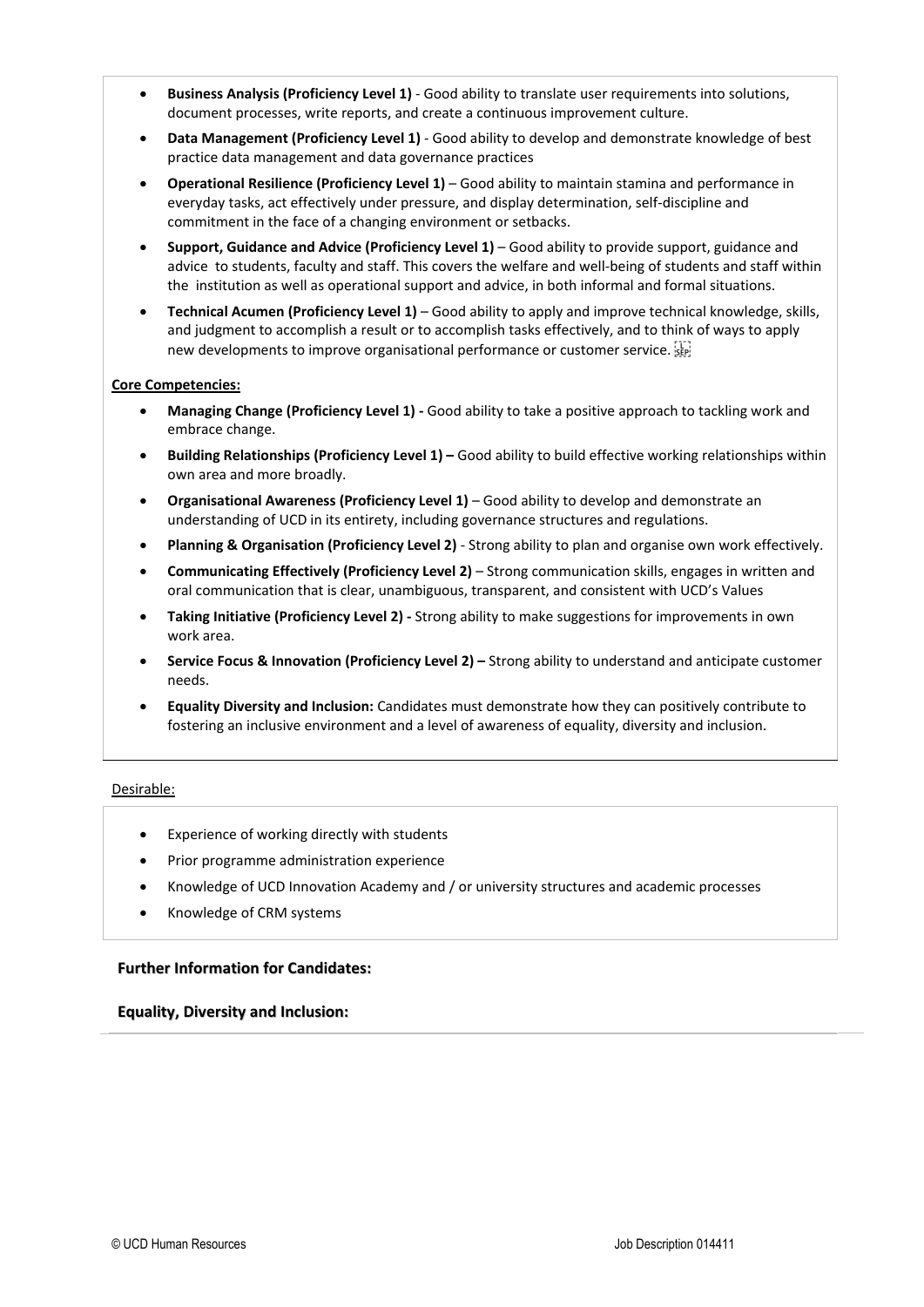## **Equality, Diversity, and Inclusion (EDI) at UCD**

UCD is committed to creating an inclusive environment where diversity is celebrated, and everyone is afforded equality of opportunity. Diversity is highlighted in the university's strategic plan as one of the core values of UCD, and its EDI commitment is further demonstrated through the strategic objective relating to the attraction, retention, and development of an excellent and diverse cohort of students, faculty and staff. We welcome applications from everyone, including those who identify with any of the protected characteristics that are set out in our Equality, Diversity and Inclusion policy. The university adheres to a range of equality, diversity and inclusion policies. We encourage applicants to consult UCD's equality, diversity and inclusion policies her[e https://www.ucd.ie/equality/](https://www.ucd.ie/equality/) .

**UCD's Equality, Diversity and Inclusion Strategy 2018-2020-2025 sets out the University's objectives aligned to UCD's ten equality grounds. [Link](https://www.ucd.ie/equality/information/publications/)**

**UCD's Vice President for Equality, Diversity and Inclusion chairs the University EDI Group which works across UCD's ten equality grounds in collaboration with College Vice Principals for EDI and EDI School Representatives. UCD's Equality, Diversity and Inclusion Unit** supports the mainstreming of EDI through the EDI Group and these roles and leads on the delivery of the EDI Strategy through a range of initiaitives including policy development, awareness raising and training, internal and external relationship building, collation and analysing of data, establishing peer support groups and networks, attainment of accreditations such as Athena SWAN and supporting and promtoting an environment of mental health and wellbeing and dignity and respect.



**UCD has EDI staff networks which are a great opportunity to meet colleagues, network and engage with equality, diversity, and inclusion initiatives in UCD.** 

**UCD's EDI Staff Networks include:** 

- **UCD staff disability network**
- **UCD LGBTI staff network**
- **UCD Women@STEM**
- **Multicultural Employee Network UCD (MENU)**

**You can join UCD's EDI Staff Networks here: <https://www.ucd.ie/equality/groups/edinetworks/>**

**UCD is also engaged with the following initiatives:** 



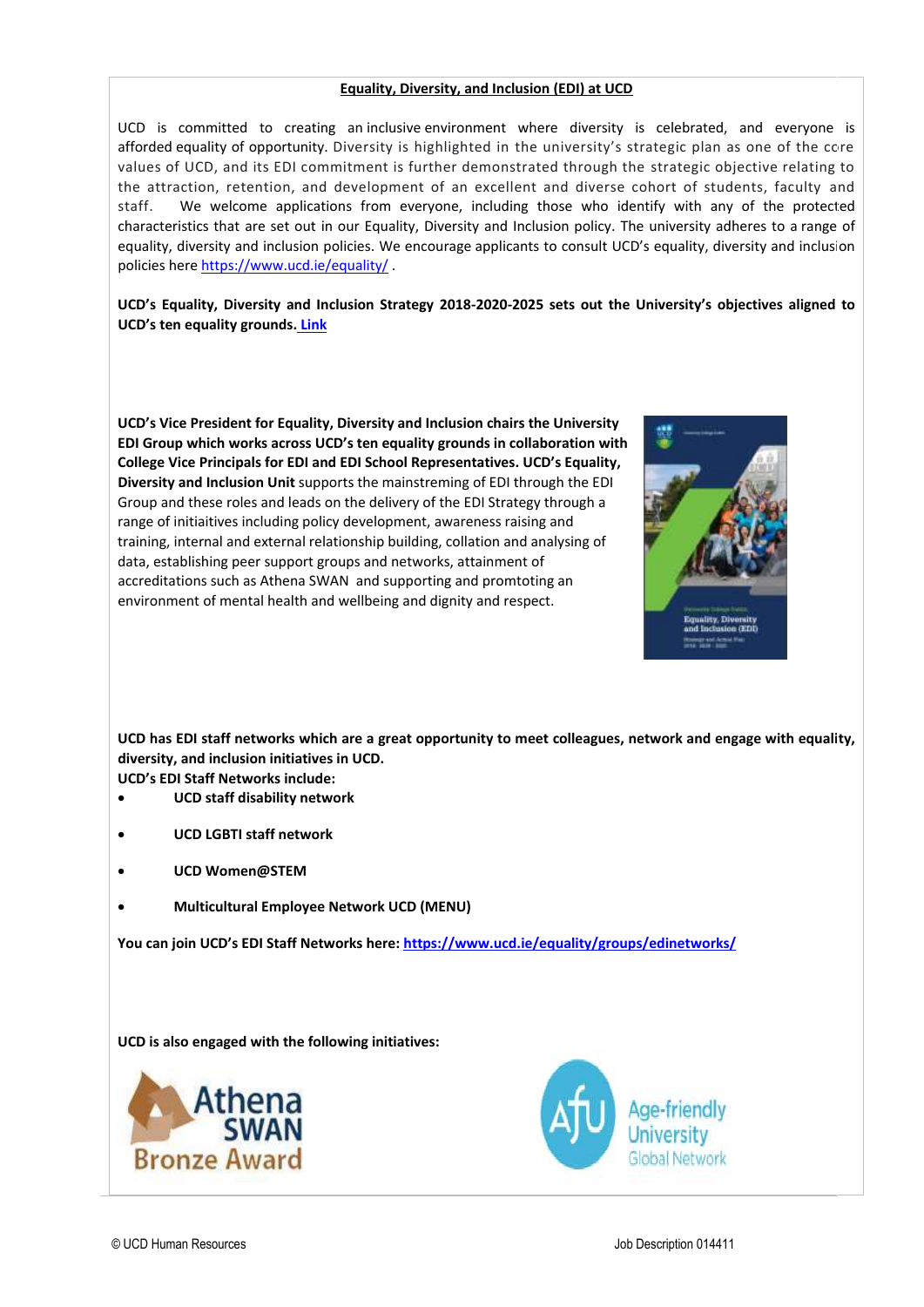



## **Athena SWAN at UCD**

University College Dublin has received its second Athena SWAN Bronze institutional award in recognition of the university's work towards gender equality. To achieve this accreditation, an institution must demonstrate that it has undertaken a thorough self-assessment of gender equality challenges and has developed a detailed action plan to tackle them. The [UCD Gender Equality Action Plan 2020-2024](https://www.ucd.ie/equality/t4media/GenderEqualityActionPlan%20UCD%20Final%20Sept20.pdf) was prepared by the [Gender Equality Action](https://www.ucd.ie/equality/groups/genderequalityactiongroup/)  [Group](https://www.ucd.ie/equality/groups/genderequalityactiongroup/) and its Working Groups, in a process that involved external benchmarking, an EDI employee survey, focus groups and consultation across the university. It includes actions relating to recruitment, promotions, leadership, work practices, organisation and culture. The implementation of the Plan is already underway and includes mechanisms to track progress on each of the actions. This action plan includes the actions that arose from the review of the university's policy and procedures on Dignity and Respect.

# **Age-Friendly University**

University College Dublin is proud of its designation as an **Age-Friendly University** as part of the AFU Global Network. The principles of an Age-Friendly University are: To encourage the participation of older adults in all the core activities of the university, including educational and research programmes.

#### **University of Sanctuary**

UCD was awarded **University of Sanctuary** status in 2018, (UoSI) is an Irish initiative to encourage and celebrate the good practice of universities, colleges and other education institutes welcoming refugees, asylum seekers and other migrants into their university communities and fostering a culture of welcome and inclusion for all those seeking sanctuary.

# **Open Doors Initiative**

UCD has joined a group of over 95 companies and NGOs, who work with government to create pathways to employment for marginalised people. These can be internships, scholarships, training courses, aiding entrepreneurs or full/part time employment, from a range of backgrounds and abilities.

These can be developed out on a bespoke basis with organisations to include specific projects. This group work with refugees, asylum seekers and migrants, people with disabilities and disadvantaged youth (including those from a traveller background, LGBTIQ+ etc).

They offer online training, mentorships, assisted learning, seminars, inhouse training for existing employees on a range of subjects and can assist with funding for training courses you run. They have ongoing meet ups with other companies and supporting partners who are working to create diversity and inclusion within their organisations. More details are available on our website here: [www.opendoorsinitiative.ie](file:///C:/markenny/AppData/Local/Microsoft/Windows/INetCache/Content.Outlook/6FOXTEGL/www.opendoorsinitiative.ie)

#### **Supplementary information:**

| The University:                                                      | http://ww.ucd.ie/aboutucd.htm                                                       |
|----------------------------------------------------------------------|-------------------------------------------------------------------------------------|
| The UCD Strategy for Research,<br>Innovation and Impact 2015-2020:   | http://www.ucd.ie/innovation/aboutus/ucdstrategyforresearchinnovationandimpac<br>t/ |
| Office of the Vice-President for<br>Research, Innovation and Impact: | https://www.ucd.ie/research/portal/meettheteam/#1                                   |
| <b>UCD Innovation Academy:</b>                                       | https://www.innovationacademy.ie/                                                   |
| Other (Please specify):                                              | N/A                                                                                 |
|                                                                      |                                                                                     |

# **Relocation Expenses:**

● Will not apply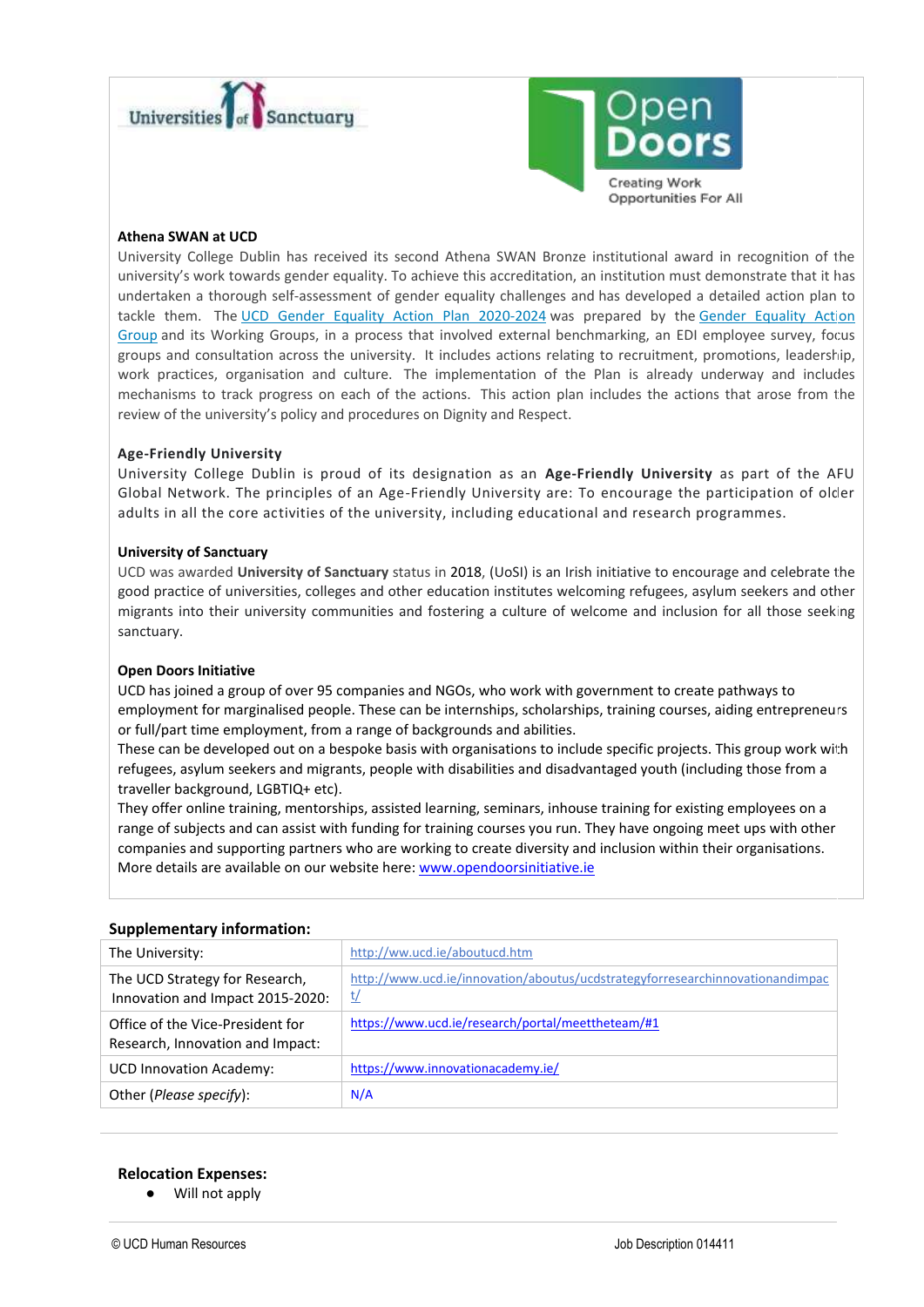# **Garda Vetting required:**

● No.

# **Informal Enquiries ONLY to:**

| Name:          | Eleanor Kelly                                       |
|----------------|-----------------------------------------------------|
| Title:         | Strategic Partnerships Lead, UCD Innovation Academy |
| Email address: | eleanor.kelly@ucd.ie                                |
| Telephone:     | N/A                                                 |

# **Particular to this position:**

**Please note:** It is envisaged interviews for this position will take place over Zoom on WKC Commencing 9th May 2023. We understand that this is an unusual time and that interviewing in different environments can be difficult. We have all experienced internet disruptions, background noise, family interruptions etc. and we want to assure you that if you are called to interview, such issues will not impact upon the outcome of your interview.

| Eligibility to compete and certain restrictions on eligibility                            |                                                                                                                                                                                                                                                                                                                                                                                                                                                                                                                                                                                                                                                                                                                                                                                                                                                                                                                                                                                                                                                                                                                             |  |
|-------------------------------------------------------------------------------------------|-----------------------------------------------------------------------------------------------------------------------------------------------------------------------------------------------------------------------------------------------------------------------------------------------------------------------------------------------------------------------------------------------------------------------------------------------------------------------------------------------------------------------------------------------------------------------------------------------------------------------------------------------------------------------------------------------------------------------------------------------------------------------------------------------------------------------------------------------------------------------------------------------------------------------------------------------------------------------------------------------------------------------------------------------------------------------------------------------------------------------------|--|
| <b>Incentivised Scheme for</b><br><b>Early Retirement (ISER):</b>                         | It is a condition of the Incentivised Scheme for Early Retirement (ISER) as set out<br>in Department of Finance Circular 12/09 that retirees, under that Scheme, are<br>debarred from applying for another position in the same employment or the<br>same sector. Therefore, such retirees may not apply for this position                                                                                                                                                                                                                                                                                                                                                                                                                                                                                                                                                                                                                                                                                                                                                                                                  |  |
| <b>Department of Health and</b><br>Children Circular (7/2010):                            | The Department of Health Circular 7/2010 dated 1 November 2010 introduced a<br>Targeted Voluntary Early Retirement (VER) Scheme and Voluntary Redundancy<br>Schemes (VRS). It is a condition of the VER scheme that persons availing of the<br>scheme will not be eligible for re-employment in the public health sector or in<br>the wider public service or in a body wholly or mainly funded from public<br>moneys. The same prohibition on re-employment applies under the VRS, except<br>that the prohibition is for a period of 7 years, after which time any re-<br>employment will require the approval of the Minister for Public Expenditure and<br>Reform. People who availed of either of these schemes are not eligible to<br>complete in this competition.                                                                                                                                                                                                                                                                                                                                                    |  |
| <b>Collective Agreement -</b><br><b>Redundancy Payments to</b><br><b>Public Servants:</b> | The Department of Public Expenditure and Reform letter dated 28th June 2012<br>to Personnel Officers introduced, with effect from 1st June 2012, a Collective<br>Agreement which had been reached between the Department of Public<br>Expenditure and Reform and the Public Services Committee of the ICTU in<br>relation to ex-gratia Redundancy Payments to Public Servants. It is a condition of<br>the Collective Agreement that persons availing of the agreement will not be<br>eligible for re-employment in the public service by any public service body (as<br>defined by the Financial Emergency Measures in the Public Interest Acts 2009 -<br>2011) for a period of 2 years from termination of the employment. Thereafter<br>the consent of the Minister for Public Expenditure and Reform will be required<br>prior to re-employment. People who availed of this scheme and who may be<br>successful in this competition will have to prove their eligibility (expiry of period<br>of non-eligibility) and the Minister's consent will have to be secured prior to<br>employment by any public service body. |  |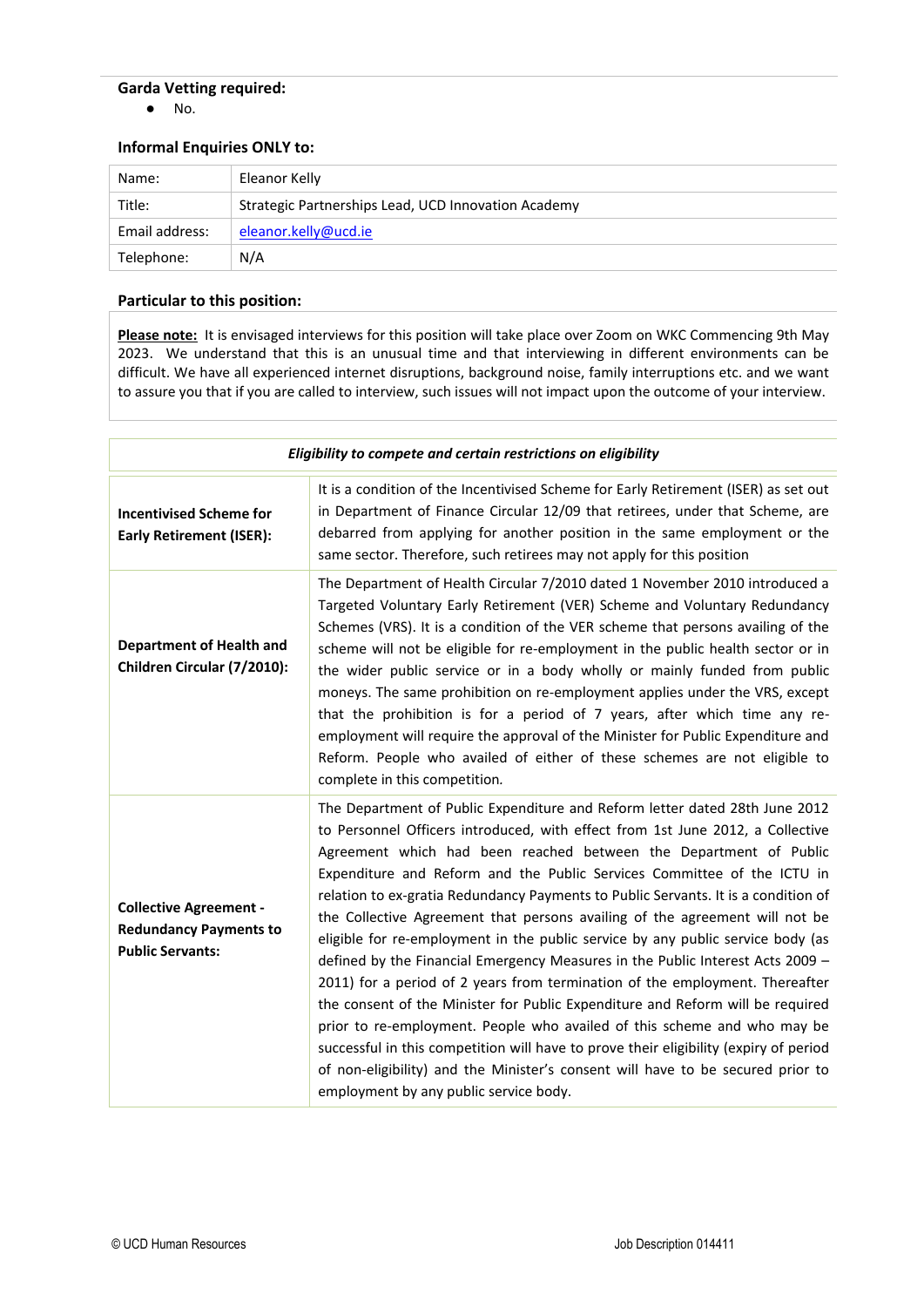| Declaration:                                    | Applicants will be required to a Pre-Employment Declaration to confirm whether<br>they have previously availed of a public service scheme of incentivised early<br>retirement and/or the collective agreement outlined above. The above<br>represents the main schemes and agreements restricting a candidate's right to<br>be re-employed in the public service. However it is not intended to be an<br>exhaustive list and candidates should declare details of any other exit<br>mechanism they have availed of which restricts their right to be re-employed in<br>the public service. Applicants will also be required to declare any entitlements to<br>a Public Service pension benefit (in payment or preserved) from any other Public<br>Service employment and/or where they have received a payment-in-lieu in<br>respect of service in any Public Service employment. |
|-------------------------------------------------|-----------------------------------------------------------------------------------------------------------------------------------------------------------------------------------------------------------------------------------------------------------------------------------------------------------------------------------------------------------------------------------------------------------------------------------------------------------------------------------------------------------------------------------------------------------------------------------------------------------------------------------------------------------------------------------------------------------------------------------------------------------------------------------------------------------------------------------------------------------------------------------|
| <b>Superannuation and</b><br><b>Retirement:</b> | The successful candidate will be offered the appropriate superannuation terms<br>and conditions as prevailing in the University, at the time of being offered an<br>appointment. In general, and except for candidates who have worked in a<br>pensionable (non-single scheme terms) public service job in the 26 weeks prior<br>to appointment (see paragraph d below), this means being offered appointment<br>based on membership of the Single Public Service Pension Scheme ("Single<br>Scheme").<br>Key provisions attaching to membership of the Single Scheme are as follows:                                                                                                                                                                                                                                                                                             |

*a. Pensionable Age -* The minimum age at which pension is payable is 66 (rising to 67 and 68) in line with State Pension age changes.

*b. Retirement Age -* Scheme members must retire at the age of 70.

# *c. Pension Abatement:*

- If the appointee was previously employed in the Civil Service or in the Public Service please note that the Public Service Pensions (Single Scheme and Other Provisions) Act 2012 includes a provision which extends abatement of pension for all Civil and Public Servants who are re-employed where a Public Service pension is in payment. This provision to apply abatement across the wider public service came into effect on 1 November 2012. This may have pension implications for any person appointed to this position who is currently in receipt of a Civil or Public Service pension or has a preserved Civil or Public Service pension which will come into payment during his/her employment in this position.
- Department of Education and Skills Early Retirement Scheme for Teachers Circular 102/2007

The Department of Education and Skills introduced an Early Retirement Scheme for Teachers. It is a condition of the Early Retirement Scheme that with the exception of the situations set out in paragraphs 10.2 and 10.3 of the relevant circular documentation, and with those exceptions only, if a teacher accepts early retirement under Strands 1, 2 or 3 of this scheme and is subsequently employed in any capacity in any area of the public sector, payment of pension to that person under the scheme will immediately cease. Pension payments will, however, be resumed on the ceasing of such employment or on the person's 60th birthday, whichever is the later, but on resumption, the pension will be based on the person's actual reckonable service as a teacher (i.e. the added years previously granted will not be taken into account in the calculation of the pension payment).

● Ill-Health-Retirement

Please note that where an individual has retired from a Civil/Public Service body on the grounds of ill-health his/her pension from that employment may be subject to review in accordance with the rules of ill-health retirement within the pension scheme of that employment.

*d. Prior Public Servant -* While the default pension terms, as set out in the preceding paragraphs, consist of Single Scheme membership, this may not apply to certain appointees. Full details of the conditions governing whether or not a public servant is a Single Scheme member are given in the Public Service Pensions (Single Scheme and other Provisions) Act 2012. However the key exception case (in the context of this competition and generally) is that a successful candidate who has worked in a pensionable (non-single scheme terms) capacity in